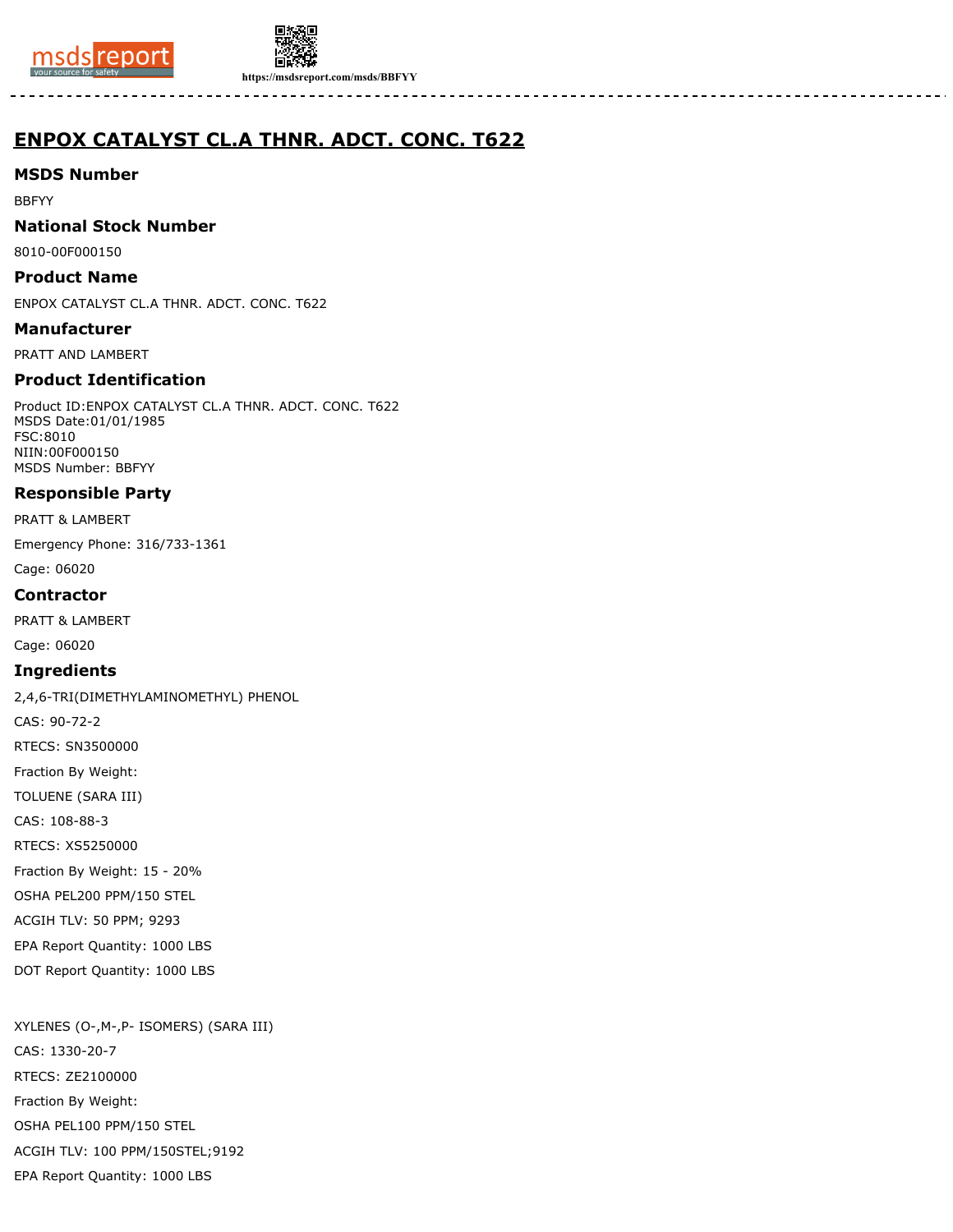

**https://msdsreport.com/msds/BBFYY**

DOT Report Quantity: 1000 LBS

ISOPROPYL ALCOHOL (SARA III)

CAS: 67-63-0

RTECS: NT8050000

Fraction By Weight: 25%

OSHA PEL400 PPM/500 STEL

ACGIH TLV: 400 PPM/500STEL;9192

#### **Hazards**

Effects of Overexposure:INHALATION:ANESTHETIC. IRRITATION OF NOSE, THROAT, EYES AND POSSIBLE DIZZINESS AND NAUSEA.

#### **First Aid**

First Aid:INHALATION: REMOVE FROM EXPOSURE AND PROVIDE FRESH AIR. SPLASH(EYES): FLUSH IMMEDIATELY WITH LARGE AMOUNTS OF WATER. SKIN: REMOVE CONTAMINATED CLOTHING AND WASH AFFECTED AREA WITH WATER. INGESTION: DO NOT INDUCE VOMITING. CONSULT MD IN ALLCASES.

#### **Fire Fighting**

Flash Point:44F T.C.C

Extinguishing Media:CARBON DIOXIDE, DRY CHEMICAL, OR ALCOHOL FOAM Fire Fighting Procedures:SELF CONTAINED BREATHING APPARATUS SHOULD BE AVAILABLE

Unusual Fire/Explosion Hazard:CLOSED CONTAINERS MAY EXPLODE WHEN EXPOSED TO EXTREME HEAT.

#### **Accidental Release**

Spill Release Procedures:REMOVE ALL SOURCES IF IGNITION. VENTILATE AREA AND AVOID BREATHING VAPORS. REMOVE WI INERT ABSORBENT AND USE NON-SPARKING TOOLS. STEPS MUST BE TAKEN TO AVOICONTAMINATION OF GROUND WATER STREAMS.

#### **Handling**

Handling and Storage Precautions:DO NOT STORE ABOVE 120F. STORE LARGE QUANTITIES IN COMPLIANCE WITH OSHA 1910.106. CONTAINERS SULD BE BONDED TOGETHER WHEN TRANSFERING CONTENTS. Other Precautions:DO NOT CUT OR WELD ON EMPTY CONTAINERS. DO NOT USE UNTIL ALL SAFETY PRECAUTIONS AND MIXING DIRECTIONS HAVE BEEN READ AND FUL UNDERSTOOD BY THE USER.

#### **Exposure Controls**

Respiratory Protection:MECHANICAL RESPIRATOR TO REMOVE OVERSPRAY Ventilation:GENERAL DILUTION OR LOCAL EXHAUST Protective Gloves:SOLVENT IMPERM. Eye Protection:SAFETY EYEWEAR Other Protective Equipment:PROPER PERSONAL EQUIPMENT TO PREVENT SKIN CONTACT Supplemental Safety and Health 630 EAST 13TH ANDOVER, KANSAS 67002.

## **Chemical Properties**

Boiling Pt:B.P. Text:175-283F Vapor Density:>AIR Evaporation Rate & Reference:Percent Volatiles by Volume:100

## **Stability**

Stability Indicator/Materials to Avoid:YES STRONG ACIDS OR ALKALIS. Stability Condition to Avoid:AVOID FIRES, HEAT, SPARKS AND HOT SURFACES.